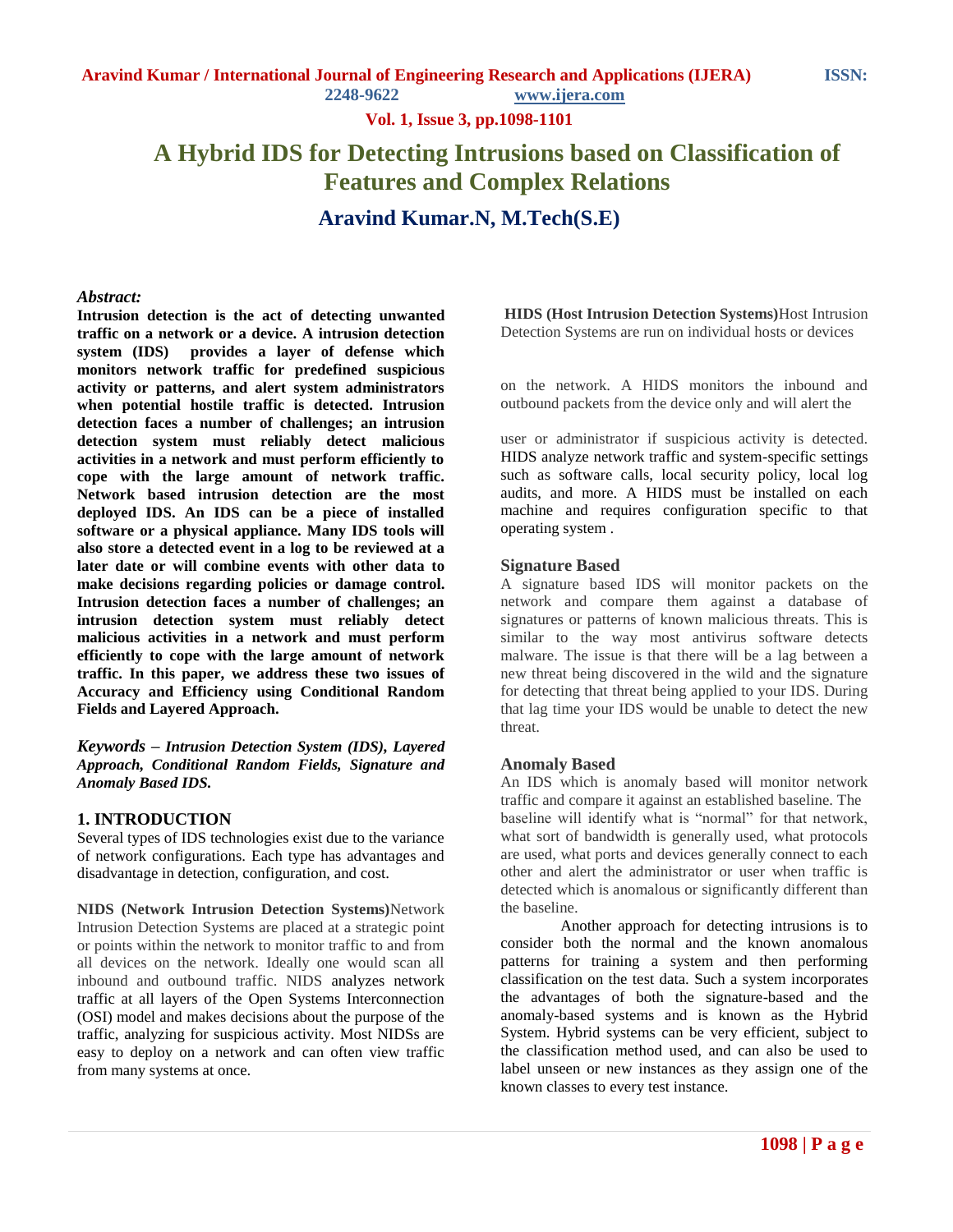## **Aravind Kumar / International Journal of Engineering Research and Applications (IJERA) ISSN: 2248-9622 www.ijera.com**

**Vol. 1, Issue 3, pp.1098-1101**

#### **II. RELATED STUDY**

#### *A. Association rule mining*

These are based on building classifiers by discovering Relevant patterns of program and user behavior. Association rules are used to learn the record patterns that describe user behavior. These methods can deal with symbolic data, and the features can be defined in the form of packet and connection details. However, mining of features is limited to entry level of the packet and requires the number of records to be large and sparsely populated. Otherwise, they tend to produce a large number of rules that increase the complexity of the system.

## *B. Data Clustering Methods k-means and the fuzzy cmeans*

Clustering technique is based on calculating numeric distance between the observations, and hence, the observations must be numeric. Observations with symbolic features cannot be easily used for the clustering methods. It considers the features independently and is unable to capture the relationship between different features of a single record, which further degrades attack detection accuracy.

#### *C. Naive Baye's classifiers*

These make strict independence assumption between the attributes in an observation resulting in lower attack detection accuracy when the features are correlated, which is often the case for intrusion detection. Bayesian network can also be used for intrusion detection. However, they tend to be at tackspecific and build a decision network based on special characteristics of individual attacks. Thus, the size of a Bayesian network increases rapidly as the number of features and the type of attacks modeled by a Bayesian network increases . To detect anomalous traces of system calls in privileged processes, hidden Markov models (HMMs) have been applied in and However, modeling the system calls alone may not always provide accurate classification as in such cases various connection level features are ignored. Further, HMMs are generative systems and fail to model long-range dependencies between the observations.

#### *D. Decision trees*

This method selects the finest features for each decision node during the construction of the tree based on some welldefined criteria. One such criterion is to use the information gain ratio. Decision trees generally have very high speed of operation and high attack detection accuracy.

#### *E. Neural Networks*

According to Debar though the neural networks can work

effectively with noisy data, they require large amount of data for training and it is often hard to select the best possible architecture for a neural network.

#### *F. Support Vector Machines*

Support vector machines have also been used for detecting intrusions. Support vector machines map real valued input feature vector to a higher dimensional feature space through onlinear mapping.This can also provide real-time detection capability, deal with large dimensionality of data,and can be used for binary-class as well as multiclass classification. Experimental results on the KDD '99 intrusion data set show that our proposed system based on Layered Conditional Random Fields outperforms other well-known methods such as the decision trees and the naive Baye's.

# **III.APPLYING CONDITIONAL RANDOM FIELDS FOR SELECTED FEATURES**

CRFs are undirected graphical models used for sequence tagging[6]. The prime difference between CRF and other graphical models such as the HMM is that the HMM, being generative, models the joint distribution  $p(x,y)$ whereas the CRF are discriminative models and directly model the conditional distribution  $p(y|x)$ , which is the distribution of interest for the task of classification and sequence labeling. Similar to HMM, the naive Bayes is also generative and models the joint distribution. Modeling the joint distribution has two disadvantages.

First, it is not the distribution of interest, since the observations are completely visible and the interest is in finding the correct class for the observations, which is the conditional distribution  $p(y|x)$ . Second, inferring the conditional probability  $p(y|x)$  from the modeled joint distribution, using the Bayes rule, requires the marginal distribution  $p(x)$ . This results in reduced accuracy. CRFs, however, predict the label sequence y given the observation sequence x. This allows them to model arbitrary relationship among different features in an observation x. CRFs also avoid the observation bias and the label bias problem, which are present in other discriminative models, such as the maximum entropy Markov models. This is because the maximum entropy Markov models have a per-state exponential model for the conditional probabilities of the next state given the current state and the observation, whereas the CRFs have a single exponential model for the joint probability of the entire sequence of labels given the observation sequence [4].

## **IV. LAYERED APPROACH FOR IDS**

We now describe the Layer-based Intrusion Detection System (LIDS) in detail. The LIDS draws its motivation from what we call as the Airport Security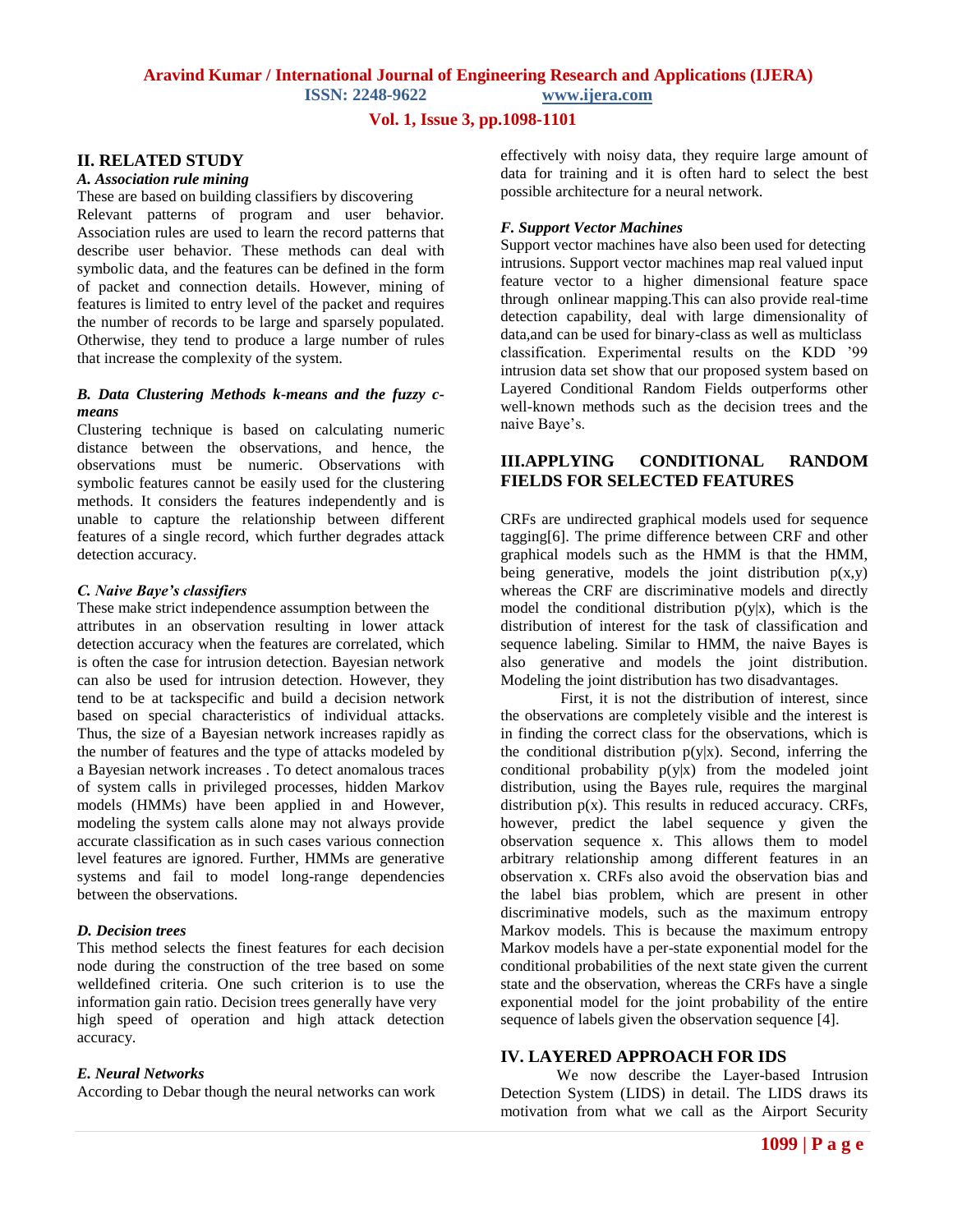## **Aravind Kumar / International Journal of Engineering Research and Applications (IJERA) ISSN: 2248-9622 www.ijera.com**

## **Vol. 1, Issue 3, pp.1098-1101**

model, where a number of security checks are performed one after the other in a sequence.



Fig. 1. Layered representation.

Similar to this model, the LIDS represents a sequential Integrated Layered Approach and is based on ensuring availability, confidentiality, and integrity of data and (or) services over a network. The goal of using a layered model is to reduce computation and the overall time required to detect anomalous events. The time required to detect an intrusive event is significant and can be reduced by eliminating the communication overhead among different layers. This can be achieved by making the layers autonomous and self-sufficient to block an attack without the need of a central decision-maker. Every layer in the LIDS framework is trained separately and then deployed sequentially. We define four layers that correspond to the four attack groups mentioned in the data set. They are Probe layer, DoS layer, R2L layer, and U2R layer.

Similar to this model, the LIDS represents a sequential Integrated Layered Approach and is based on ensuring availability, confidentiality, and integrity of data and (or) services over a network. The goal of using a layered model is to reduce computation and the overall time required to detect anomalous events. The time required to detect an intrusive event is significant and can be reduced by eliminating the communication overhead among different layers. This can be achieved by making the layers autonomous and self-sufficient to block an attack without the need of a central decision-maker. Every layer in the LIDS framework is trained separately and then deployed sequentially. We define four layers that correspond to the four attack groups mentioned in the data set. They are Probe layer, DoS layer, R2L layer, and U2R layer. Our second goal is to improve the speed of operation of the system. This results in significant performance improvement during both the training and the testing of the system. In many situations, there is a trade-off between efficiency and accuracy of the system and there can be various avenues to improve system performance.

## **V. HYBRID MODEL FOR IDS– INTEGRATED LAYERED APPROACH USING CONDITIONAL RANDOM FIELDS (ILACR)**

#### *A. WinPcap*

As shown in the figure1, the WinPcap software provides facilities to capture raw packets, both the ones destined to the machine where it's running and the ones exchanged by other hosts (on shared media), filter the packets according to user specified rules before dispatching them to the application, transmit raw packets to the network and to gather statistical values on the network traffic.

## *B. Preprocessor*

As mentioned in the figure1 the preprocessor defines one class called packet and this class will store all the packets that are generated by the WinPcap. It captures all the packets in the Network Interface by using Jpcap captor.

#### *C. Signature Database*

It is a specially prepared pattern database. Every incident is analyzed to get a regular expression describing the type of attack attempt. There is lot of signatures in the database for such analysis. We have used signatures of the project Snort because the database is still being developed by the Snort Project Team, so updates are often released. Snort uses a simple , lightweight rules description language that is flexible and quite powerful. There are a number of simple guidelines to remember when developing Snort rules. The first is that Snort rules must be completely contained on a single line, the Snort rule parser doesn't know how to handle rules on multiple lines. Snort rules are divided into two logical sections, the rule header and the rule options. The rule header contains the rule's action, protocol, source and destination IP addresses, net masks, source and destination ports information. The rule option section contains alert messages and information on which parts of the packet should be inspected to determine if the rule action should be taken.

## *D. Detection Engine*

It takes packets from preprocessor and compares them with special signatures from the database . Result of the compassion is sent to the output module, where a report is prepared. The detection engine compares the packets in the preprocessor and in the signature database. The comparison takes place at different layers. To compare the content in this paper we are using layered approach algorithm, considering different attributes at each layer. Finally it would detect whether the packet has any attack or not.We now describe the Layer-based Intrusion